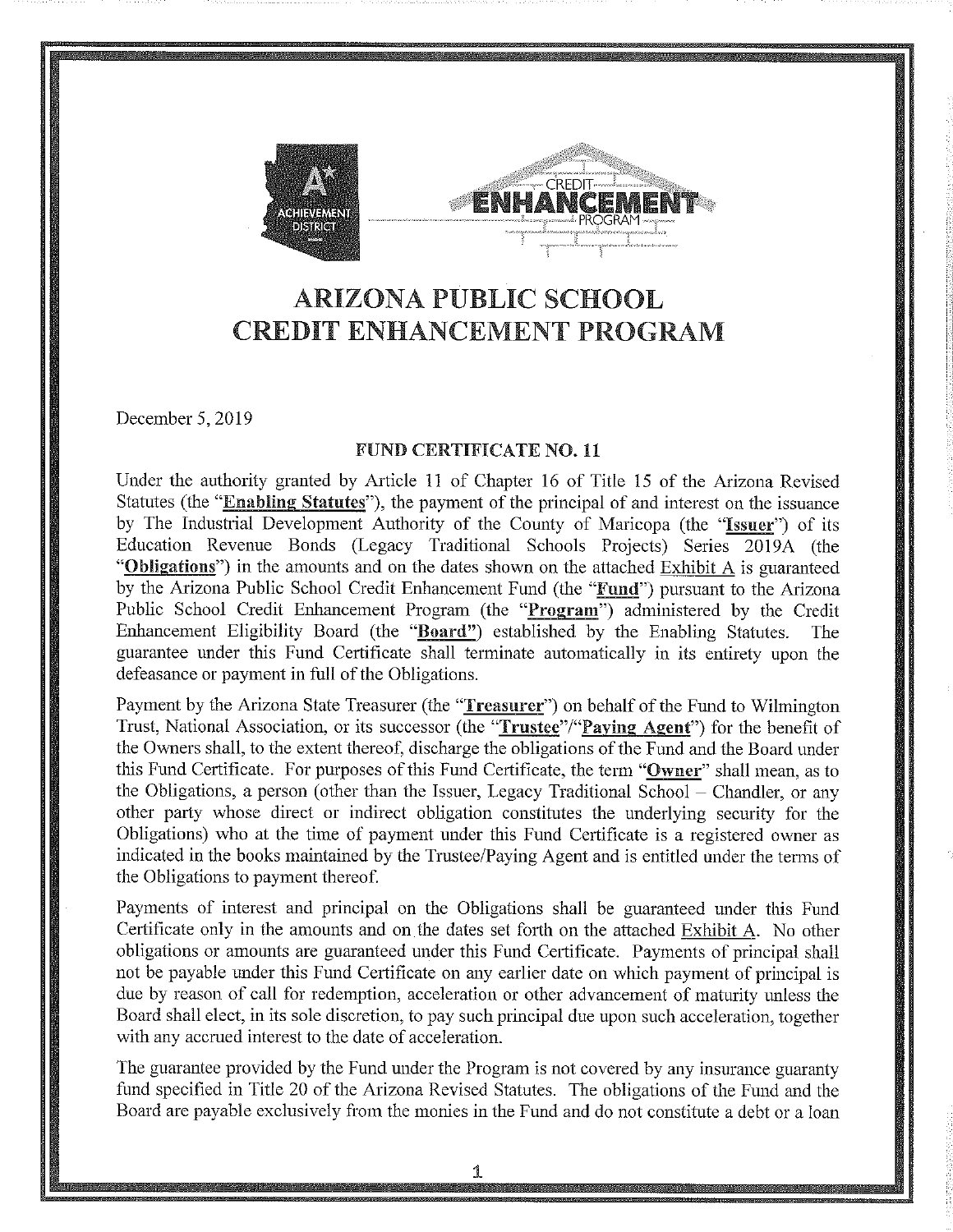of credit or a pledge of the full faith and credit or taxing power of the State of Arizona, or any political subdivision thereof, within the meaning of any State of Arizona constitutional provision or statutory limitation and will never constitute nor give rise to a pecuniary liability of the State of Arizona. The Board has no taxing authority.

IN WITNESS WHEREOF, the Board has caused this Fund Certificate to be executed on its behalf by its duly authorized representative.

#### CREDIT ENHANCEMENT ELIGIBILITY BOARD

By: Governor's Designee and Authorized Signatory Title: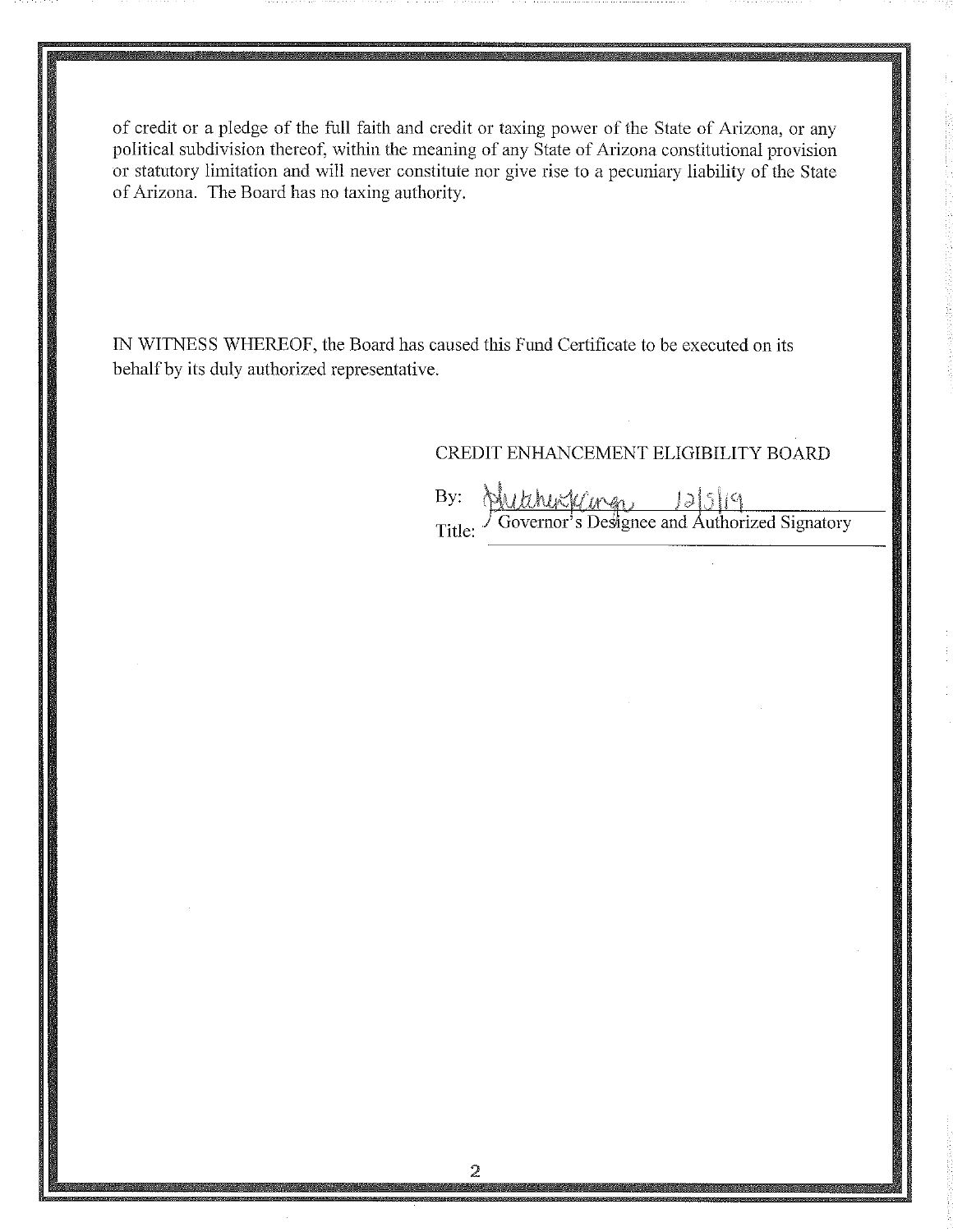#### **EXHIBIT A**

#### TO FUND CERTIFICATE NO. 11

#### **Schedule of Interest and Principal Payments**

\$37,645,000 The Industrial Development Authority of the County of Maricopa Education Revenue Bonds (Legacy Traditional Schools Projects), Series 2019A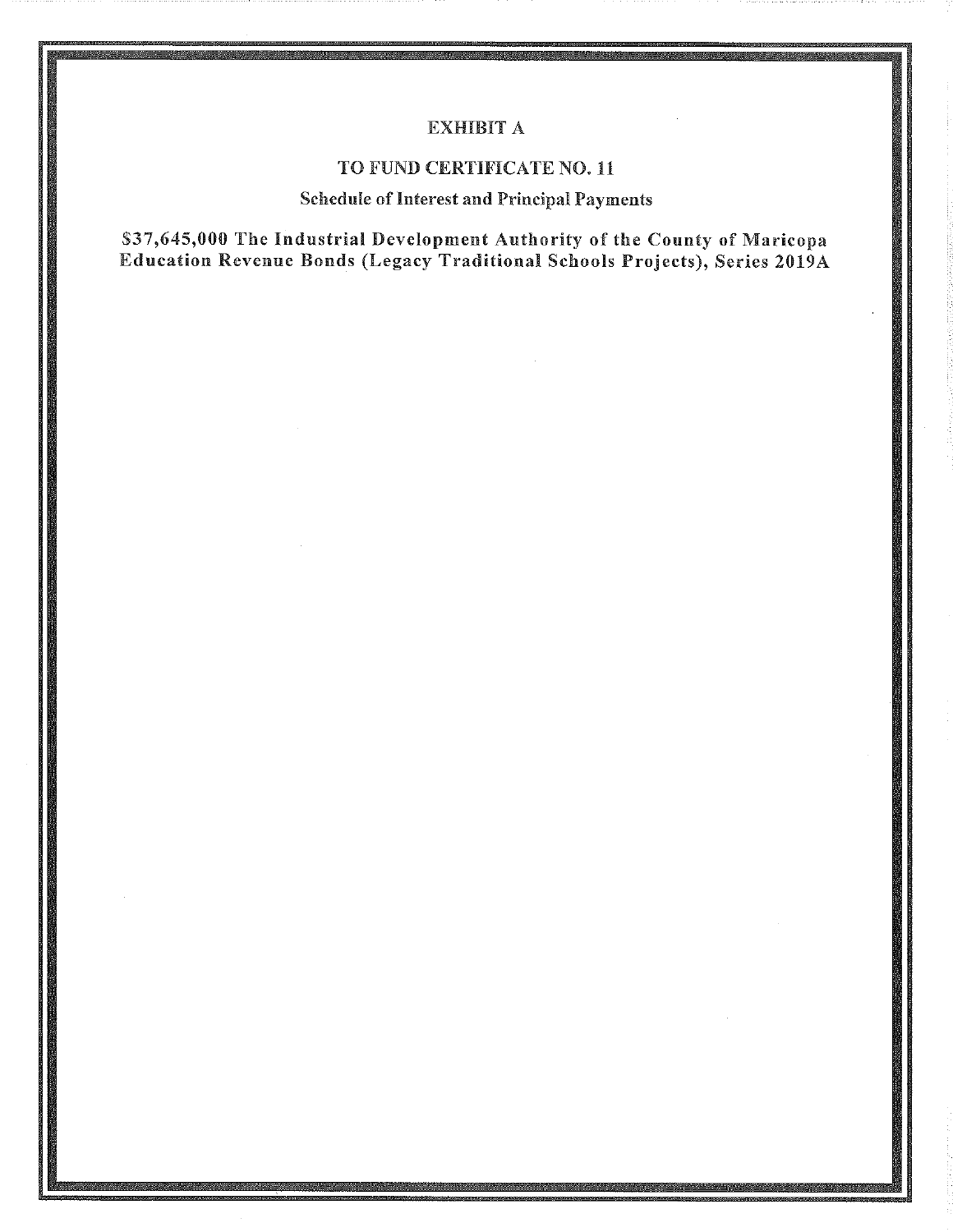### **EXHIBIT B**

### **TO REIMBURSEMENT AGREEMENT**

## **Schedule of Participation Fees**

| Payment  | Principal    | Credit      |
|----------|--------------|-------------|
| Date     | Outstanding  | Enhancement |
|          |              | Fee         |
|          |              |             |
| 1/1/2020 | \$37,645,000 | \$6,797     |
| 7/1/2020 | 37,645,000   | 47,056      |
| 1/1/2021 | 37,645,000   | 47,056      |
| 7/1/2021 | 37,645,000   | 47,056      |
| 1/1/2022 | 37,645,000   | 47,056      |
| 7/1/2022 | 37,645,000   | 47,056      |
| 1/1/2023 | 37,645,000   | 47,056      |
| 7/1/2023 | 37,115,000   | 47,056      |
| 1/1/2024 | 37,115,000   | 46,394      |
| 7/1/2024 | 36,565,000   | 46,394      |
| 1/1/2025 | 36,565,000   | 45,706      |
| 7/1/2025 | 35,990,000   | 45,706      |
| 1/1/2026 | 35,990,000   | 44,988      |
| 7/1/2026 | 35,390,000   | 44,988      |
| 1/1/2027 | 35,390,000   | 44,238      |
| 7/1/2027 | 34,765,000   | 44,238      |
| 1/1/2028 | 34,765,000   | 43,456      |
| 7/1/2028 | 34,115,000   | 43,456      |
| 1/1/2029 | 34,115,000   | 42,644      |
| 7/1/2029 | 33,435,000   | 42,644      |
| 1/1/2030 | 33,435,000   | 41,794      |
| 7/1/2030 | 32,730,000   | 41,794      |
| 1/1/2031 | 32,730,000   | 40,913      |
| 7/1/2031 | 31,990,000   | 40,913      |
| 1/1/2032 | 31,990,000   | 39,988      |
| 7/1/2032 | 31,220,000   | 39,988      |
| 1/1/2033 | 31,220,000   | 39,025      |
| 7/1/2033 | 30,420,000   | 39,025      |
| 1/1/2034 | 30,420,000   | 38,025      |
| 7/1/2034 | 29,580,000   | 38,025      |
| 1/1/2035 | 29,580,000   | 36,975      |
| 7/1/2035 | 28,710,000   | 36,975      |
| 1/1/2036 | 28,710,000   | 35,888      |
| 7/1/2036 | 27,795,000   | 35,888      |
| 1/1/2037 | 27,795,000   | 34,744      |
| 7/1/2037 | 26,830,000   | 34,744      |